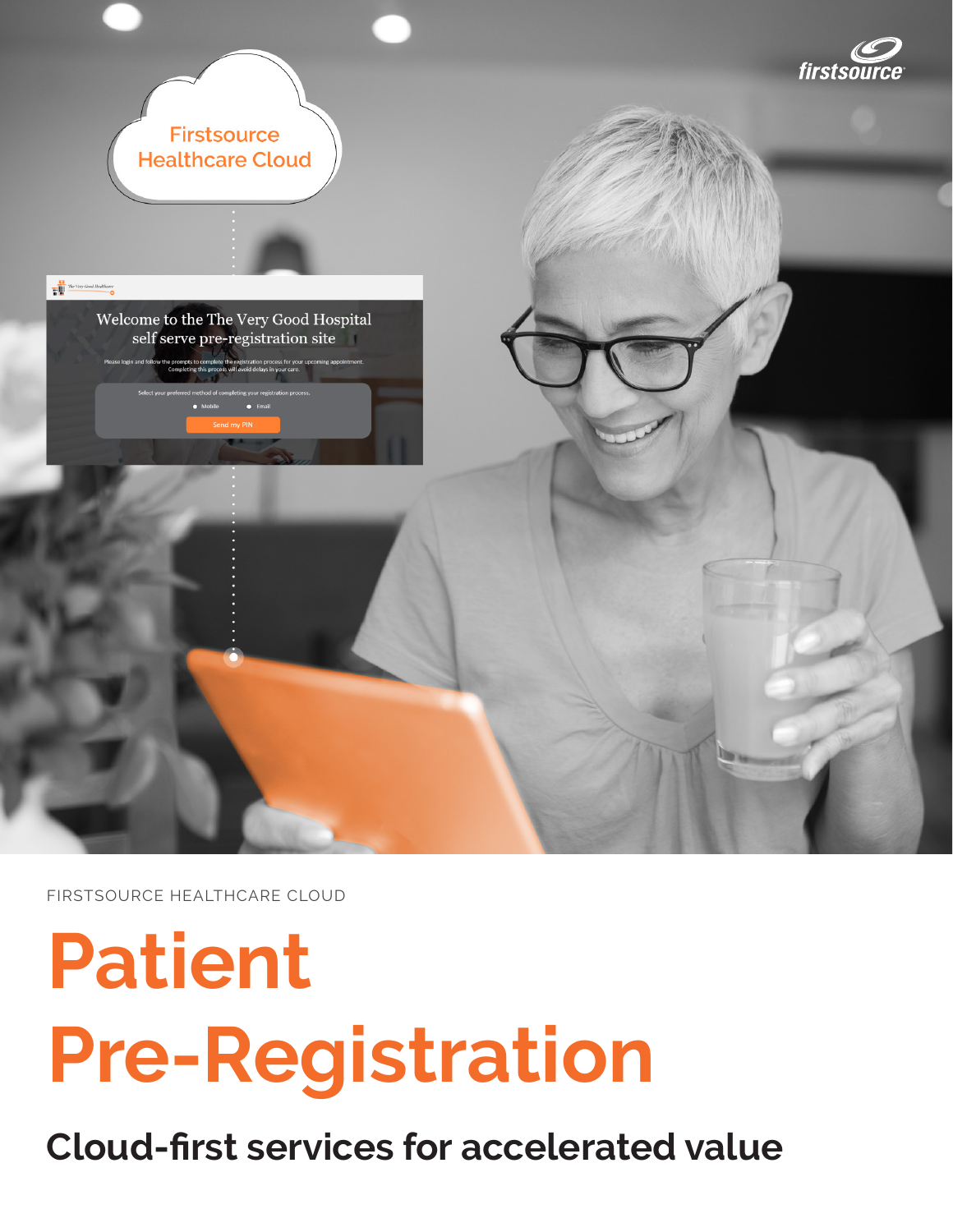

Hospitals collect only about 2% of net patient revenue pre-service or at the point of service, and many are not preregistering 95% of scheduled patients.

Failing to adequately collect patient balances in the pre-service stage decreases the probability of collecting as patients are less motivated to pay once the services have been rendered. This in turn results in:





Increased operating costs for securing payments.

Increased AR days and bad debt expense due to increased denial rates.



Higher cancellation rates that cause revenue leakage as skilled clinical personnel and revenue-generating equipment sit idly.

Post-COVID-19, the healthcare industry limiting non-clinical patient facing interactions to curb the spread of disease. This places a greater emphasis on deploying a pre-arrival registration process to reduce onsite registration staff costs and enhance the patient experience at the point of clinical service.

Moreover, COVID-19 related loss of employer sponsored coverage is resulting in an increase in the number of uninsured patients. This is creating greater challenges to organizations that have a legal obligation or mission to serve unfunded patients.

Screening uninsured pre-scheduled patients prior to arrival increases conversion rates.

#### **Patient Pre-Registration Services over the cloud**

**Firstsource Healthcare Cloud: Patient Pre-Registration Services** offers a cloud-driven patient pre-registration experience. It allows patients to validate insurance coverage, confirm/correct demographic information, and view/pay estimated out-of-pocket expenses.

The solution offers a web-based self-serve engagement platform that allows patients to complete the registration of pre-scheduled services when it's convenient for them to do so, using the mode of engagement they prefer.

The solution empowers hospitals to contact patients using omnichannel communication and directs patients to a hospital branded website to validate/correct personal data and view or pay their bills.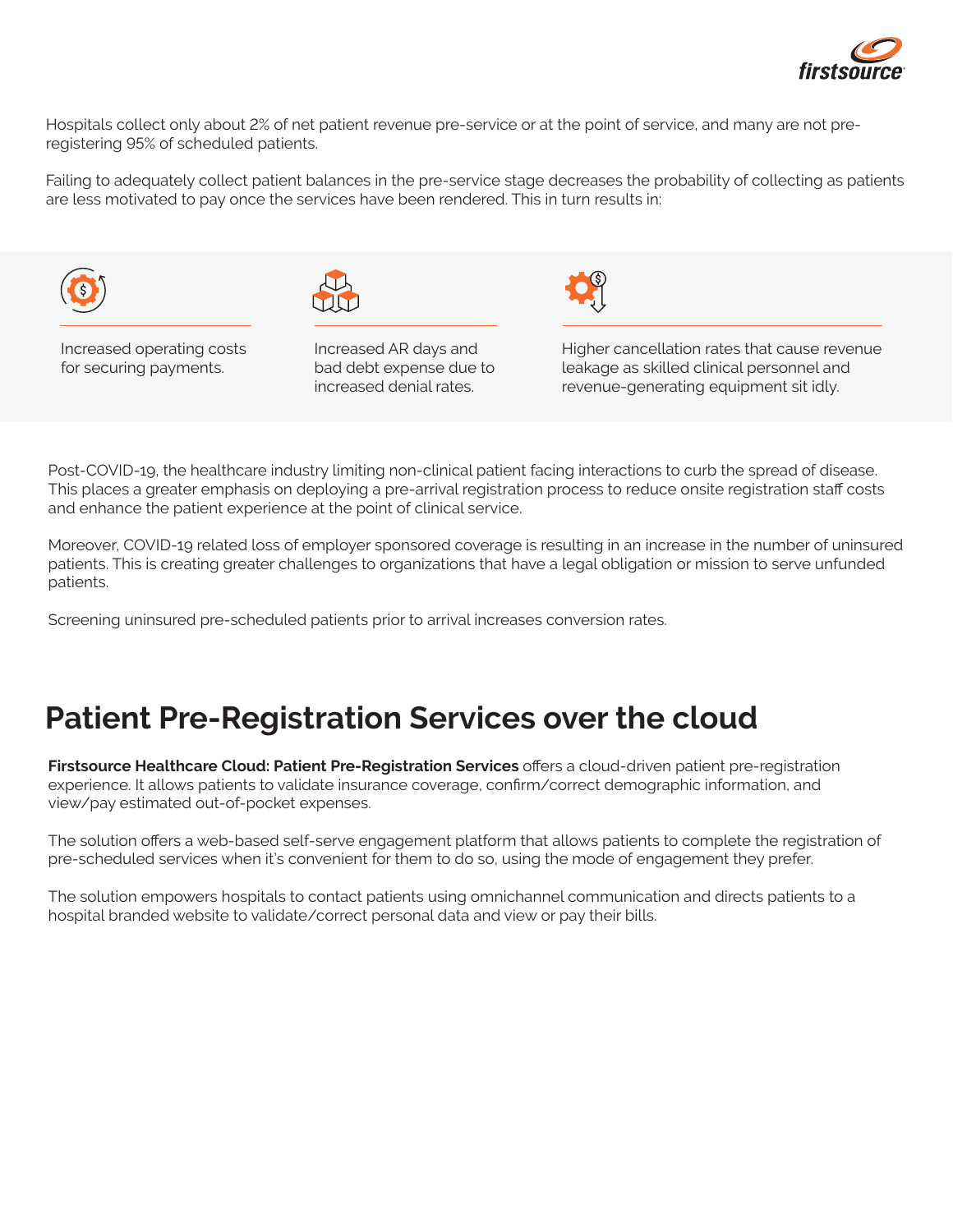

## **Key Benefits**

The cloud-first solution can be white labelled in custom hospital branding. It supports omnichannel outreach to ensure patients receive appropriate reminders. Using the PCI-HIPAA compliant solution, hospitals can:



## **Solution features**

Our Patient Pre-Registration Services empower patients to perform a wide variety of activities. These include – validate/ update personal demographic information, confirm their insurance coverage, view an estimate of their out-of-pocket liability, make a payment, commit to a payment plan or leverage payment options, and complete pre-screening for eligibility and financial assistance programs.

The system integrates with existing systems from across a spectrum of technologies using Rest APIs, Webhooks, SFTP, and LDAP that allow hospitals to:



The service currently enables basic pre-registration, limited EPIC integration, appointment reminders, COVID-19 screening, Medicaid screening, ML payment offers, patient financing, and medical prep reminders.

Future updates to the system include (i) Integration of certain SABAL capabilities such as estimates, price transparency and propensity to pay, (ii) DocuSign integration for DRA, COA, ABN, MSP forms, (iii) Merchant services and expanded EPIC and EHR integration (Cerner, Meditech and so on).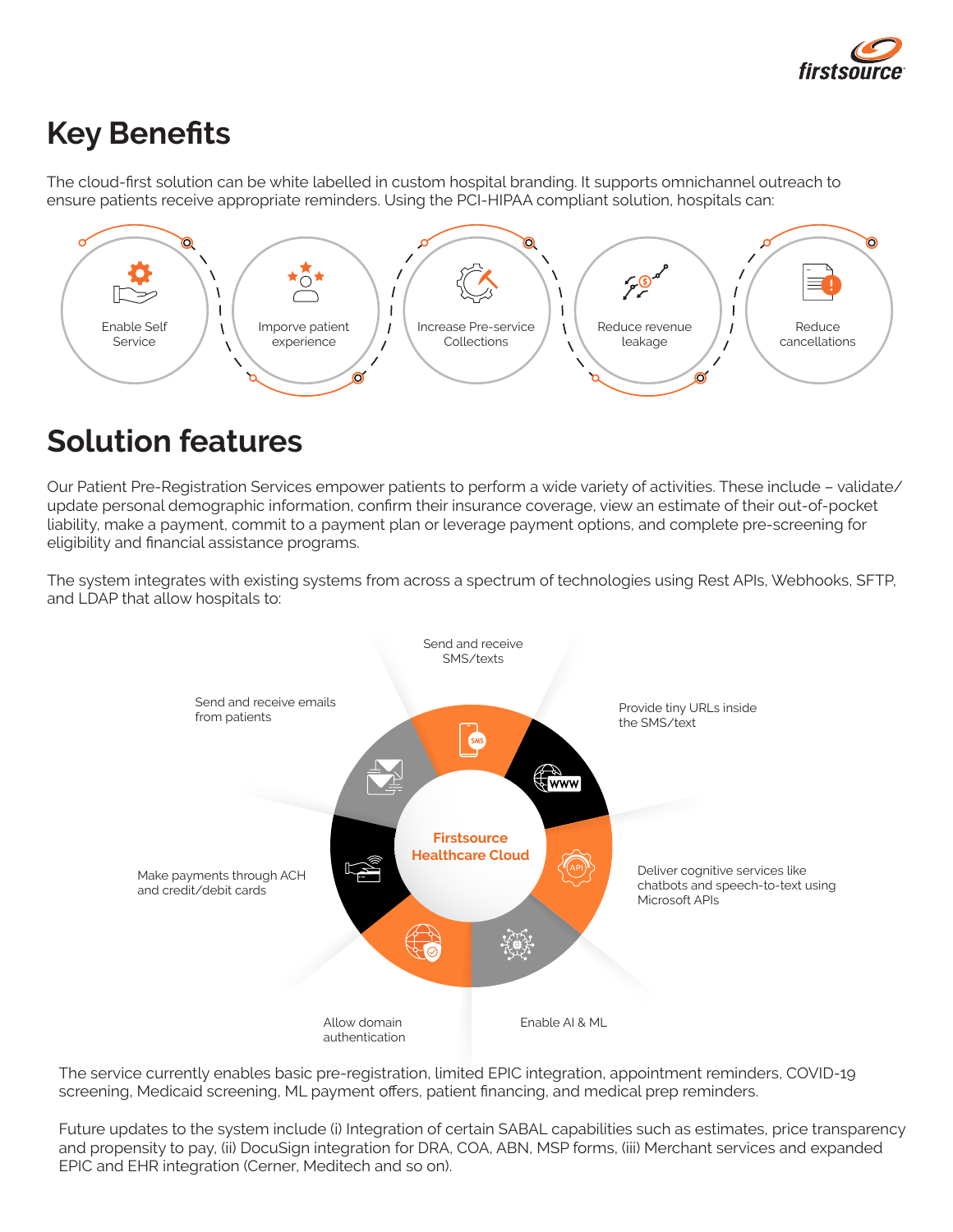

### **How does it work**



### **Patient Pre-Registration is just one component of our comprehensive Patient Engagement and Receivables Management solution**

The holistic Firstsource solution includes an entire stack of digital-first patient engagement and Eligibility and Enrollment services. They are specifically designed to uncover missing patient information and enhance engagement with patients across their journey, dramatically improving patient satisfaction as well as financial performance for hospitals.